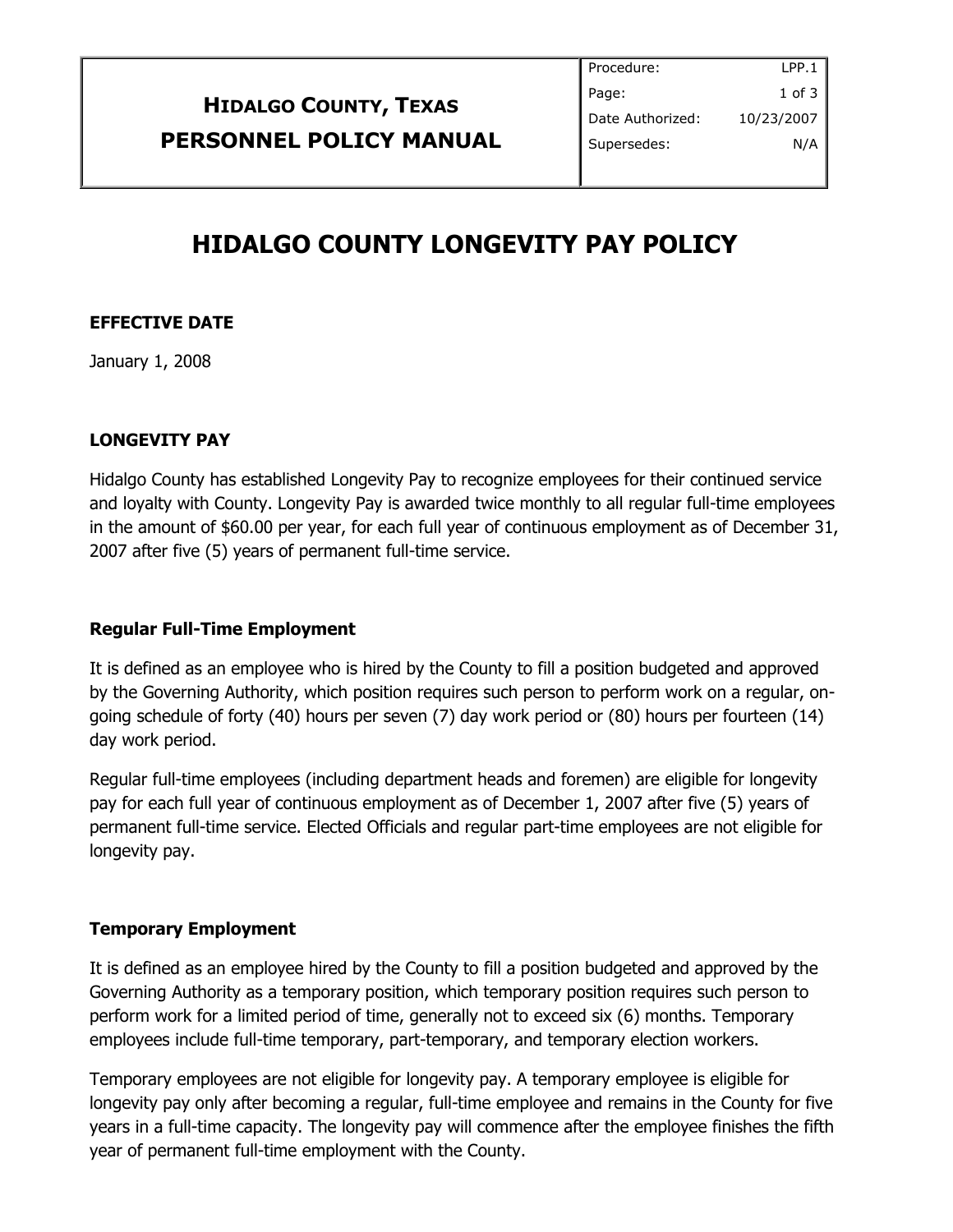|                              | Procedure:       | LPP.1      |
|------------------------------|------------------|------------|
| <b>HIDALGO COUNTY, TEXAS</b> | Page:            | 2 of 3     |
|                              | Date Authorized: | 10/23/2007 |
| PERSONNEL POLICY MANUAL      | Supersedes:      | N/A        |
|                              |                  |            |

## **Effect of Longevity Pay**

Longevity pay is not considered a part of annual base pay for clarification and pay purposes, nor is it to be recorded in personnel records as part of annual base salary.

## **Longevity Pay Applies as Follows**

Regular Full-Time Elected Officials – Not eligible for longevity pay.

Regular Full-Time Department Heads & Foremen – Eligible for longevity pay.

Regular Full-Time Employees – Eligible for longevity pay.

Regular Part-Time Employees – Not eligible for longevity pay.

Full-Time Temporary Employees – Not eligible for longevity pay.

Part-time Temporary Employees – Not eligible for longevity pay.

# **Forfeiting Longevity Time**

Employees who voluntarily terminate their employment with the County but return at a later date forfeit all longevity time previously credited and will commence as a new employee except as described below.

# **Reinstating Longevity Time**

#### Involuntary Termination

Longevity time will be reinstated when the break in service is within one (1) year and the result of involuntary termination was caused by a change in administration or loss of funding for a program, department or office.

#### Voluntary Termination

Longevity time will be reinstated when the break in service was voluntary and the employee returns within three (3) months, provided that the employee resigned in good standing